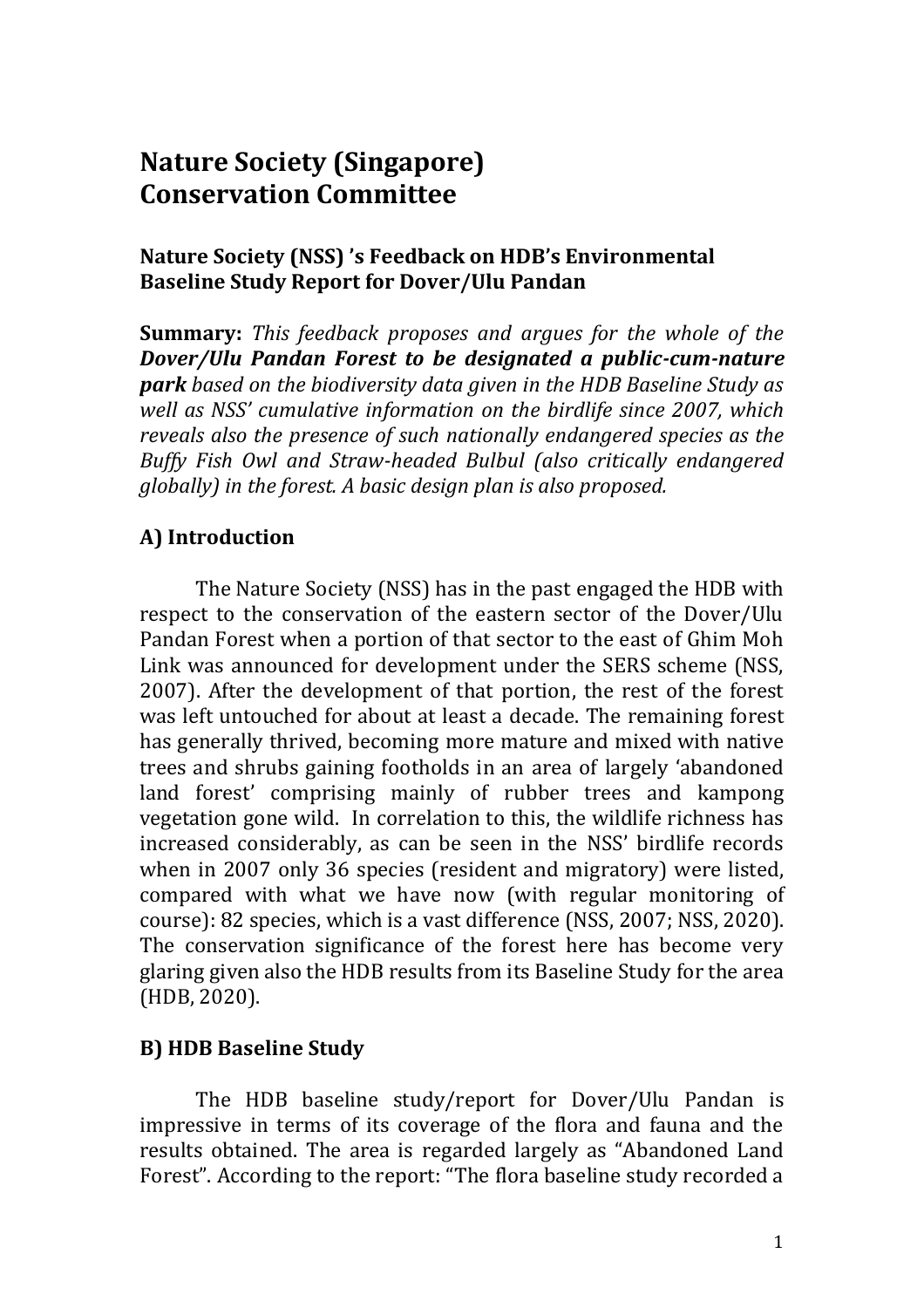total of 120 species from all survey efforts across the study area, of which 42.5% are native, 12.5% threatened, and 5% deemed threatened and of likely native provenance. In addition, 27 large trees of significance were identified. Dominant tree species are "*Falcataria moluccana, Aphanamixis polystachya (*Pitraj Tree*,* fruiting tree locally endangered) *Cinnnamon iners* and *Hevea brasiliensis*". A key finding was the discovery of the critically endangered *Ficus virens*, a mature tree…." The vegetation condition is deemed by the report to be mostly "Good (44.94%) with presence of all vegetation strata".

#### **C) Biodiversity Importance of the Forest**

The HDB Baseline Study also reveals an impressive richness in the birdlife together with some species from other taxa of conservation concern such as Common Palm Civet *Paradoxurus hermaphroditus*, Green Crested Lizard *Bronchocela cristatellus*, Asian Softshell Turtle *Amyda cartilaginea,* Native Apple Snail *Pila scutata*, as well as a species of butterflies (Saturn *Zeuxidia amathystus* ) and a couple of odonates. All these records together with the threatened plant species compel serious conservation attention.

Given the limited time frame for feedback, we will focus in more detail here on the birdlife recorded, taking also into account NSS' recorded list. This focus is pertinent to a general assessment of the ecological/biodiversity importance of any secondary forest as the birdlife more or less constitutes a higher trophic level of the food chain which will more or less indicates or has a correlation to the biodiversity at the lower levels --- as birds feed on honey, fruits and seeds, insects, reptiles, amphibians and mammals.

A total of 82 bird species is recorded in the Baseline Study, which is an impressive list for the secondary forest as the Dover/Ulu Pandan Forest. This coincides with NSS cumulative records since 2007 which also comes to a list of 82 species (NSS, 2020). Minus the overlapped species, 21 species in NSS' list are not in the HDB Baseline list (refer to the Appendix below; NSS cumulative list is available on request). The **combined total from both lists** thus **comes to 103 species,** which is simply astounding for a small secondary forest of 30-plus hectares.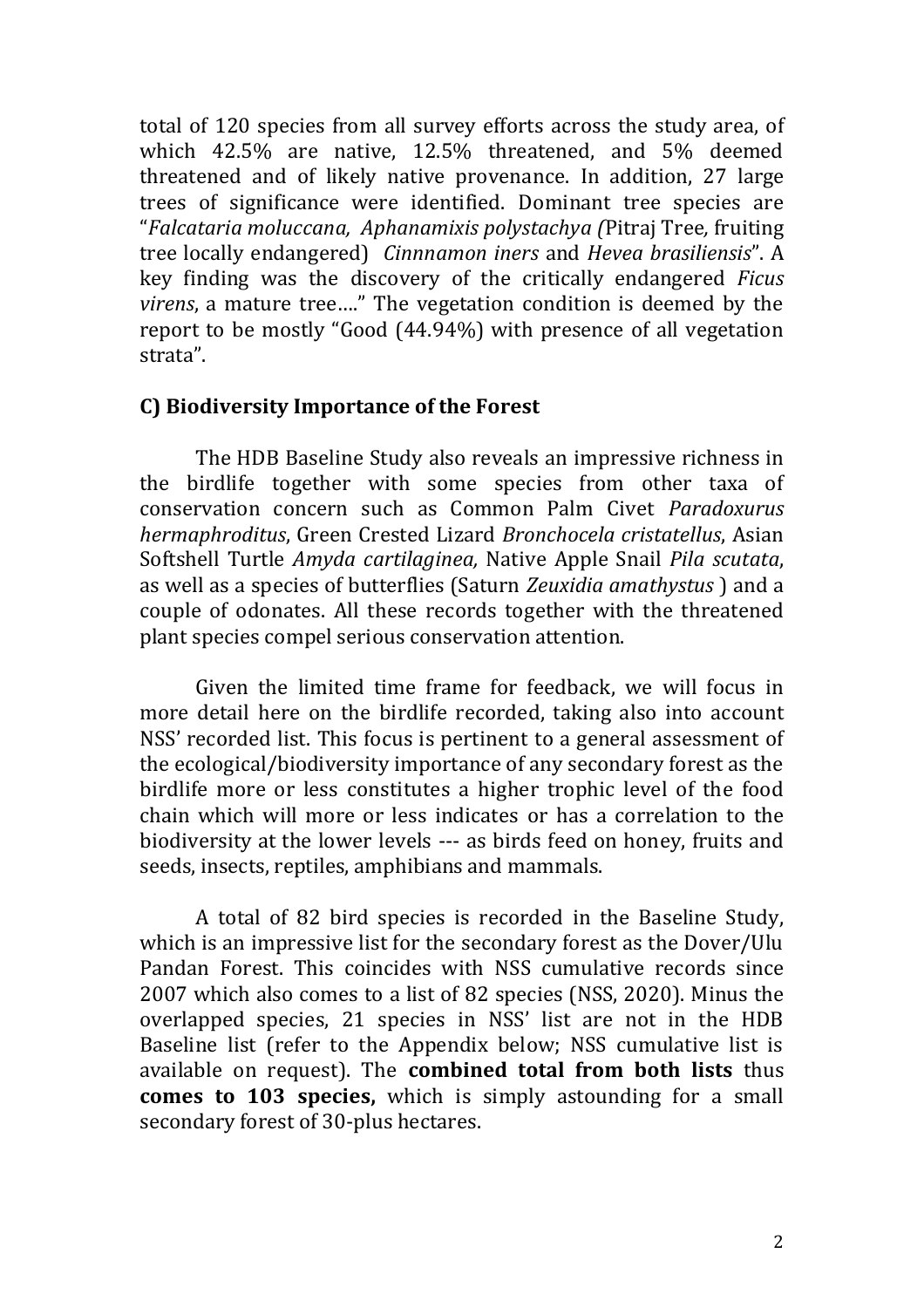**Nationally & Globally Threatened Species:** In the Baseline Study, 12 species are nationally near-threatened or threatened, with the following 6 species listed in the **Singapore Red Data Book** (**SRDB**, 2008):

1) Glossy Swiftlet (critically endangered)

2) Changeable Hawk Eagle (endangered)

3) Blue-crowned Hanging Parrot (endangered)

4) Violet Cuckoo (endangered)

5) Oriental Magpie Robin (endangered) &

6) Grey Heron (vulnerable)

Here we would mention 5 **SRDB** species in the NSS list that are not the HDB Baseline Report and these are:

1) Red-legged Crake (vulnerable)

2) Red Junglefowl (endangered)

3) Purple Heron (endangered).

4) Straw-headed Bulbul (endangered; critically endangered globally)

5) Buffy Fish Owl (critically endangered)

So we have, **given the combined list, a total of at least 11 species** in the **Singapore Red Data Book** (2008) --- and also, at least 2 species in the **IUCN Red List,** the Straw-headed Bulbul and the **Long-tailed Parakeet**. Although the Long-tailed Parakeet is recorded and listed in the HDB Baseline Study as common in Singapore (which we are in agreement), we would like to emphasize that it is now regarded by the **IUCN Red List** update as vulnerable (2018) due to decreasing global population.

**Forest/Woodland Dependent Species:** Apart from highlighting the **SRDB** bird species in the above, that are nationally and globally threatened, it is very pertinent to emphasize also those species that are woodland/forest dependent ---- as the Dover/Ulu Pandan Forest is highly significant being a relatively large patch of woodland/forest habitat remaining among several others along the well-known suburban Sungei Ulu Pandan green corridor stretching from Ghim Moh Link downriver all the way to the last remaining mangrove fringing the Sungei Pandan contiguous to the Pandan Reservoir.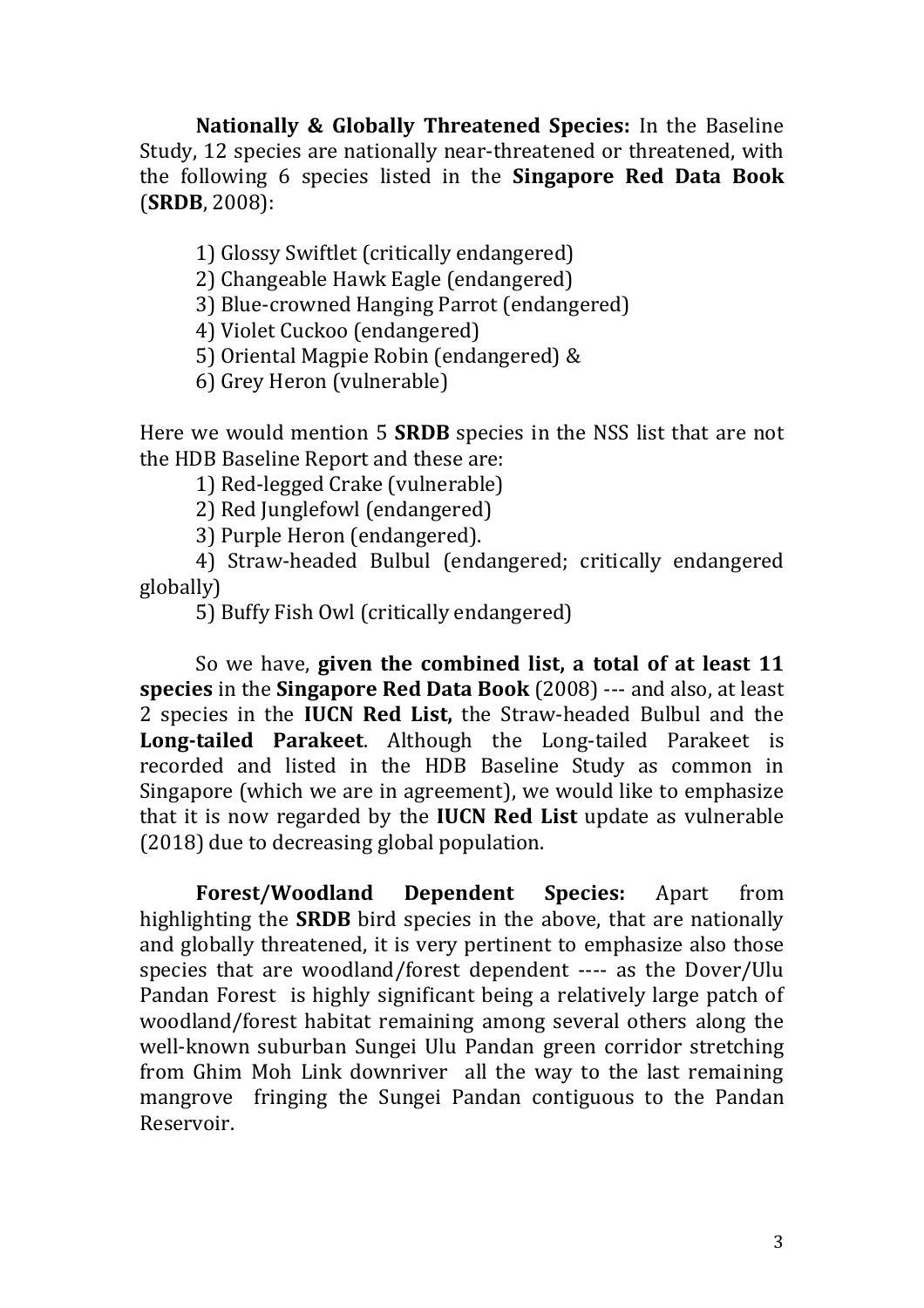The HDB Baseline Study has identified 22 species --- both resident and migratory --- that are forest-dependent; NSS would like to add to this another 9 that are not in the HDB Baseline list, namely:

1) Red Junglefowl

2) Emerald Cuckoo

3) Blue-throated Bee-eater (listed in HDB list but we regard this as also forest/woodland –dependent)

4) Forest Wagtail

5) Ashy Drongo

6) Large Hawk Cuckoo

7) Chestnut-winged Cuckoo

- 8) Straw-headed Bulbul
- 9) Buffy Fish Owl

**This will make a combined total of 31 forest/woodland dependent species, which comes to about 30 % ----** about a third - -- of the combined total, which is of very high conservation significance.

## **D) Proposal for a Public-cum-Nature Park**



**Google Map 1**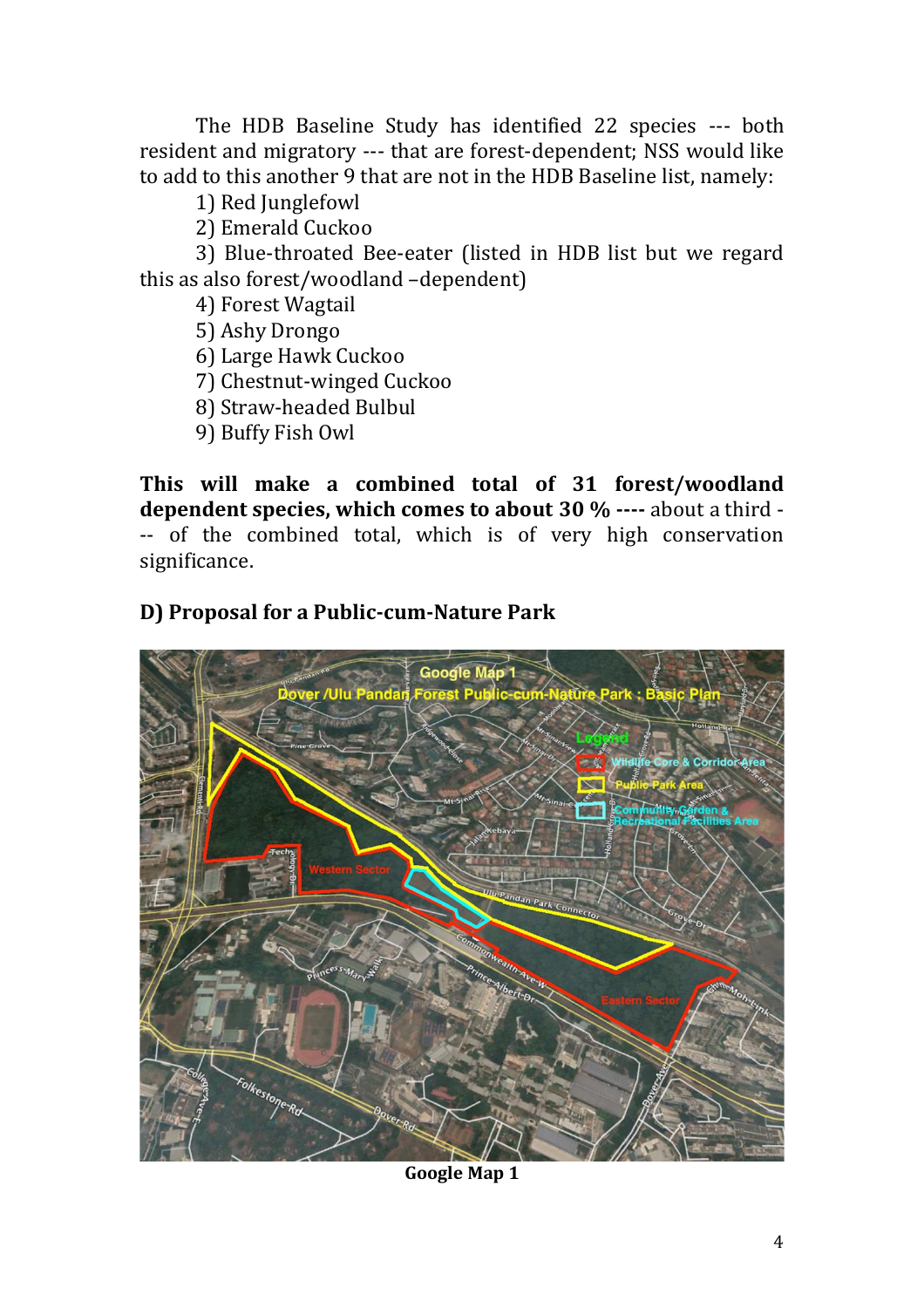**NSS position here is that the whole of the forest should be conserved as a public-cum-nature park,** where human recreational uses and benefits are integrated with the conservation of the forest biodiversity and ecological assets.

Of prime consideration is the absence of a public park in this Dover/Ulu Pandan area now. This will serve as a recreational and green-lung area for the park-connector users, residents around the area as well as students in the schools and colleges around. Such a substantial park (about 33 hectares in total, with an estimated 10 hectares for a public park section) set up in tandem with its natural assets is rather imperative for the well-being of all in this very dense and busy sector of Singapore, surrounded by schools and colleges, private housings and HDB flats as well the buzzing One-north Biotech Hub and Media complexes and offices.



## **E) Ecological Justification for the Public-cum-Nature Park**

**Google Map 2**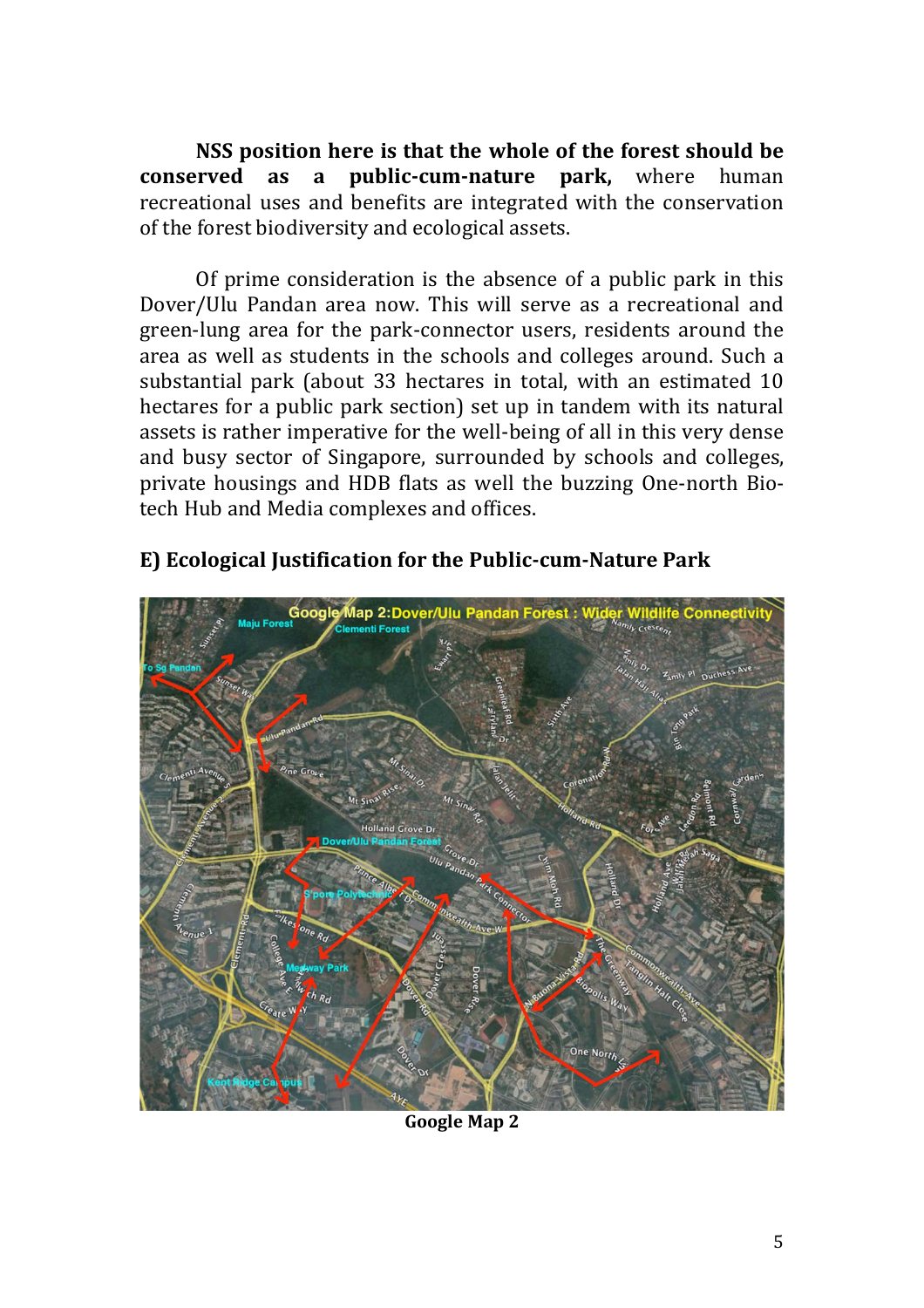**Wildlife Connectivity in the Wider Regional Landscape:** An important ecological feature of the park will be its role as a stepping stone for wildlife connectivity along the **well-known green corridor along the Sungei Ulu Pandan** and Sungei Pandan Canal all the way down to the mangrove area east of Pandan Reservoir and also a connectivity northwards to Bukit Batok Nature Park and Bukit Timah Nature Reserve along the green belt of Commonwealth Avenue 6 and Toh Tuck Forest as well as through Maju Forest and Clementi Forest along the Rail Corridor.

The Forest also serves as an important stepping stone for connectivity between the forests of the Southern Ridges such as Kent Ridge Campus (a nature area in the Singapore Green Plan) and Kent Ridge Park through the greenery of the Singapore Polytechnic and Medway Park on one side, and on the other, Bukit Batok Nature Park and Bukit Timah Nature Reserve through Maju and Clementi Forest.

A probable and important bird species that most probably has benefitted or will benefit here will be the **Straw-headed Bulbul** (globally critically endangered) mentioned above, which is recorded (30 March 2020, comm.. HC Ho) at Dover Forest/Ulu Pandan and also at a forest patch further downriver, after Faber Heights and before the AYE (comm. from Wing Chong, member of NSS) ---- as well as at Maju and Clementi Forest (Ho *et al*, 2019). The specimens recorded here and at Faber Heights could be searching for a new home or foraging around coming most probably from Maju or Clementi Forest where the species is regularly heard or seen. Another good example will be the **Long-tailed Parakeet**, a forest-dependent species also recorded here, although common in Singapore, it is vulnerable globally (in the **IUCN Red List**) due to decreasing population. The species is probably venturing here from the forested Nature Reserves along the way as far as the parks of the Southern Ridges to forage for food.

The presence of other nationally threatened species such as the **Buffy Fish Owl** (critically endangered), **Oriental Magpie Robin**, **Glossy Swiftlet/Plumed-toed Swiftlet** (*C. affinis*), **Changeable Hawk Eagle** and the **Violet Cucko**o at various parts of the forest shows that it is also an important foraging ground and/or nesting ground for them. A pair of the Changeable Hawk Eagle have been using the eastern part of the forest for its nesting site since 2007. The very recent illegal clearing and cultivation of a patch close to the site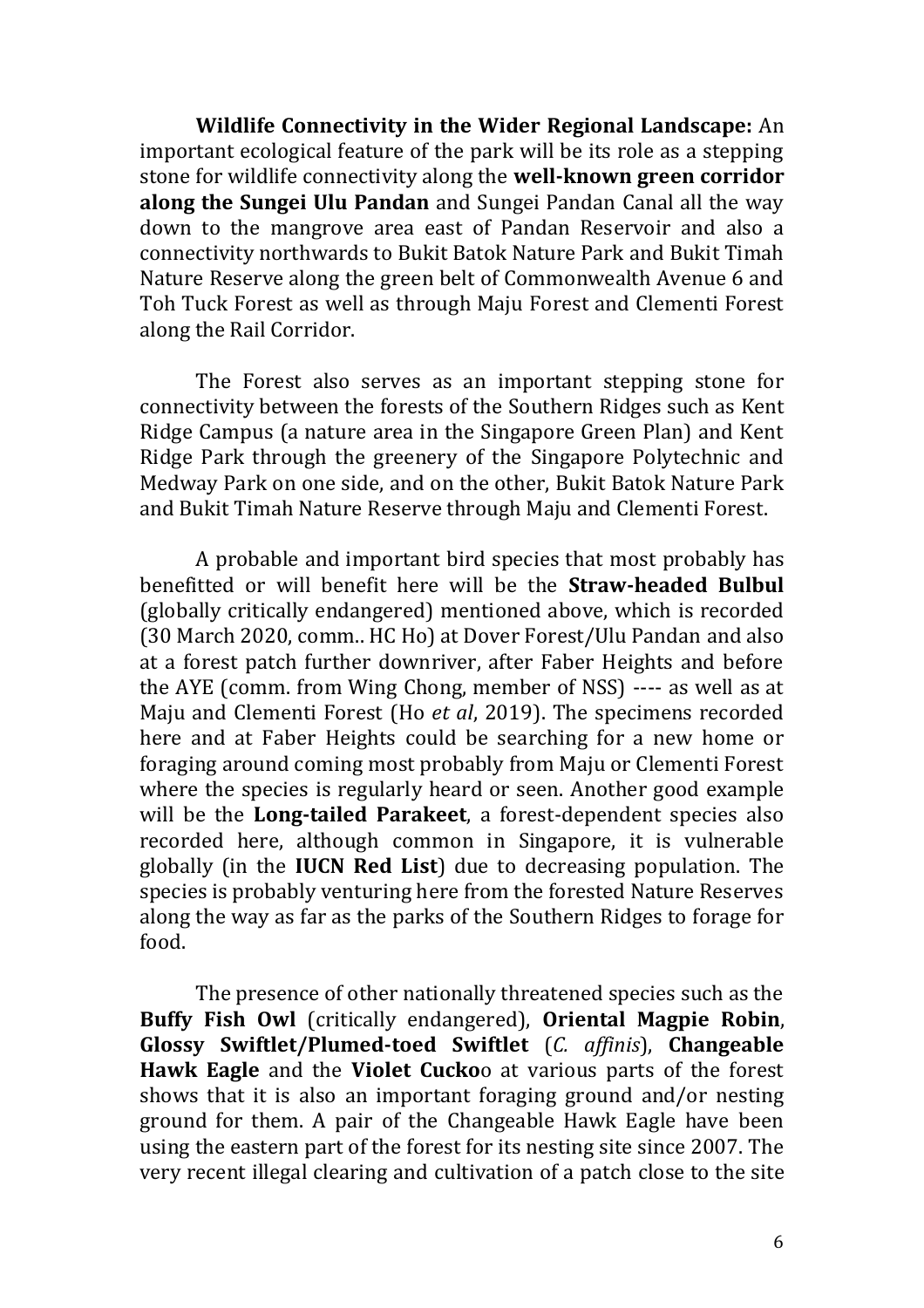has caused it to be abandoned the nest recently (2020), but the pair is still hovering around the forest and may return when the illegal cultivation is stopped or may shift its nesting site to another part of it.

#### **F) Non-Ecological Justification for a Public-cum-Nature Park**

1) In 2008, there was a petition mounted by residents of the area to save a part of the forest/woodland that have developed into the Ghim Moh HDB estate beyond Ghim Moh Link. 1,330 signatures were collected and sent to the relevant authorities (Petition, 2008). Although this failed to save that part of the forest, the sentiment expressed by concerned residents at that time was that there should be an accessible green lung for residents to de-stress and enjoy pleasant green surrounds.

2) We will not focus here on the eco-system services provided by conserving forests/woodlands as these are nowadays widely understood and appreciated by all people including our authorities though they are preoccupied with the economic bottomline. The conservation of this forest --- apart from reducing the 'heat-island effect' and providing other eco-system services --- will foster a pleasant scenic natural landscape for all people using the parkconnector for their daily exercises, working and/or living in the neighbourhood.

**Coming into the 21st Century, it is very clear that the need and demand for recreational greenery among the public has accelerated and there is thus an urgent need to expand the green areas for recreational purposes.** This is clearly seen at the Central Catchment Nature Reserve's Tree-Top Trail, where during the week-end, the line of people from all walks of life --- young and old, grandpa and grandma, students, toddlers and babies in prams -- is like a continuous column of ants, trudging and sweating up and down along the trail (HC Ho's personal observation). There appear to be a gravitation of Singaporeans towards a more natural arena for such outdoor pursuit or recreation, where there is obviously a yen to get in close touch with nature for various sorts of experiential benefits.

And during this Covid-19 times, the flocking of people to Clementi Forest is simply astounding given that the forest is not even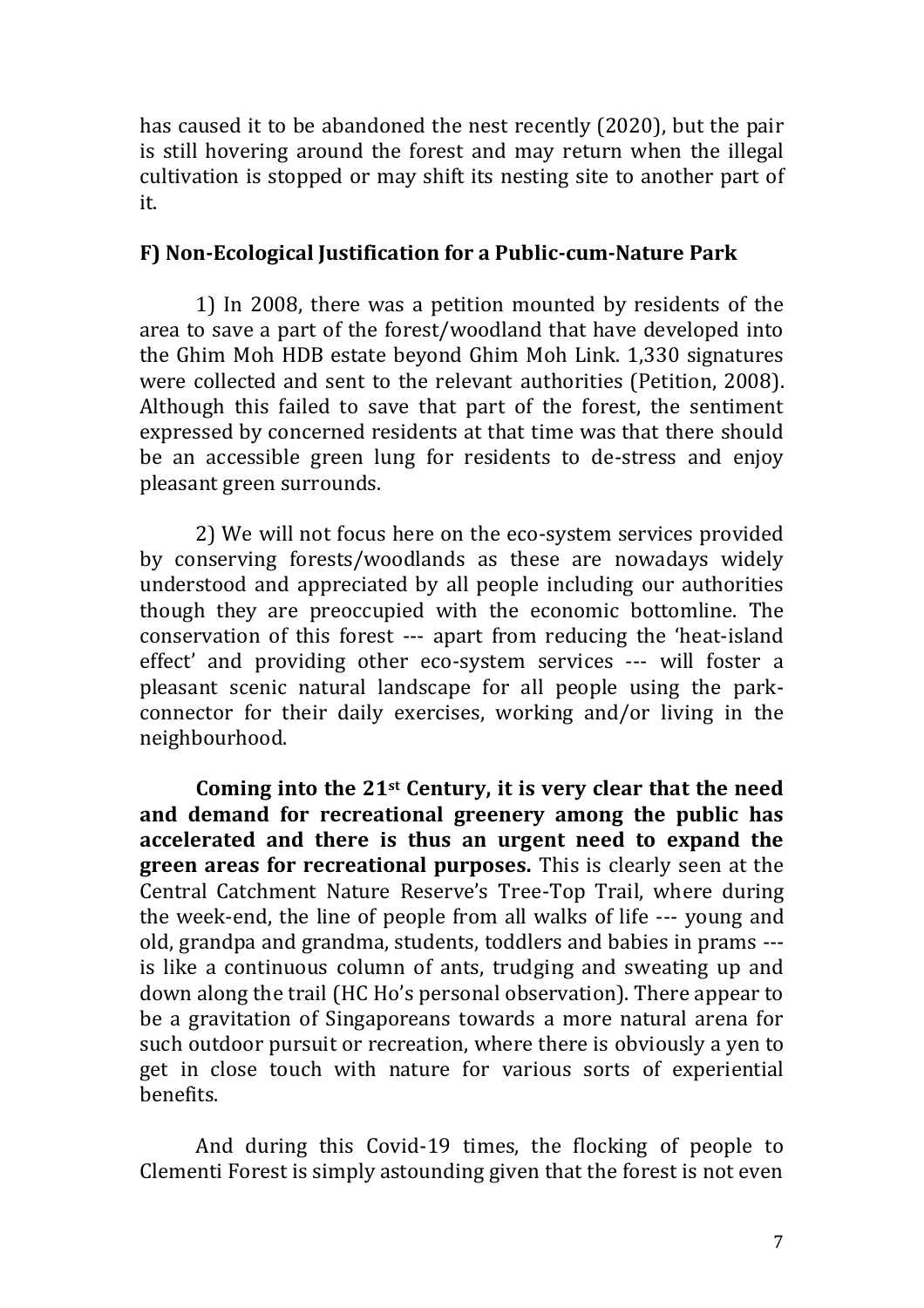a public park (TODAY, 2020). Also, if one has taken a walk or hike along our various park-connectors during the current Covid-19 situation, especially on the week-ends, the congestion of users is shocking (HC Ho's personal observation). It is indeed imperative that more public parks need to be created and natural greenery conserved to absorb this accelerating demand, otherwise whatever that are now existing such as our nature reserves and nature parks will inevitably be eroded and degraded by over-use.

## **G) NSS Proposed Basic Plan for the Public-cum-Nature Park**

## Refer to the **Google Map 1** above

We are dividing the whole Dover/Ulu Pandan Forest (including both the eastern and the western sector and the open grassy midsector) into three (3) land-use designations/categories and these are:

- 1) Wildlife Core Areas and Corridor (in the red boundary)
- 2) Recreational Park Area (in the yellow boundary)
- 3) Community Garden & Facilities Area (in the blue boundary)

## **1) Wildlife Cores & Corridor Area**

The wildlife core areas and corridor are marked out on the southern side of the forest facing Commonwealth Avenue West and the Singapore Polytechnic. The reasons for this delineation are as follows:

- a) This southern stretch of the forest is generally denser than the northern stretch from Ghim Moh Link to Clementi Road.
- b) Although it is flanked by a footpath along Commonwealth Avenue West, it is quieter on this side in terms of human activities and voices --- as the pedestrian walkway is not heavily used, compared to the Park Connector running along the Sungei Ulu Pandan at its northern flank.
- c) The southern flank of the forest faces and is closest to the Singapore Polytechnic campus, where the existing greenery in small patches and belts of trees serves as intermediate stepping stones for wildlife dispersal or movement --- in particular for the birdlife --- to and/or from the forests at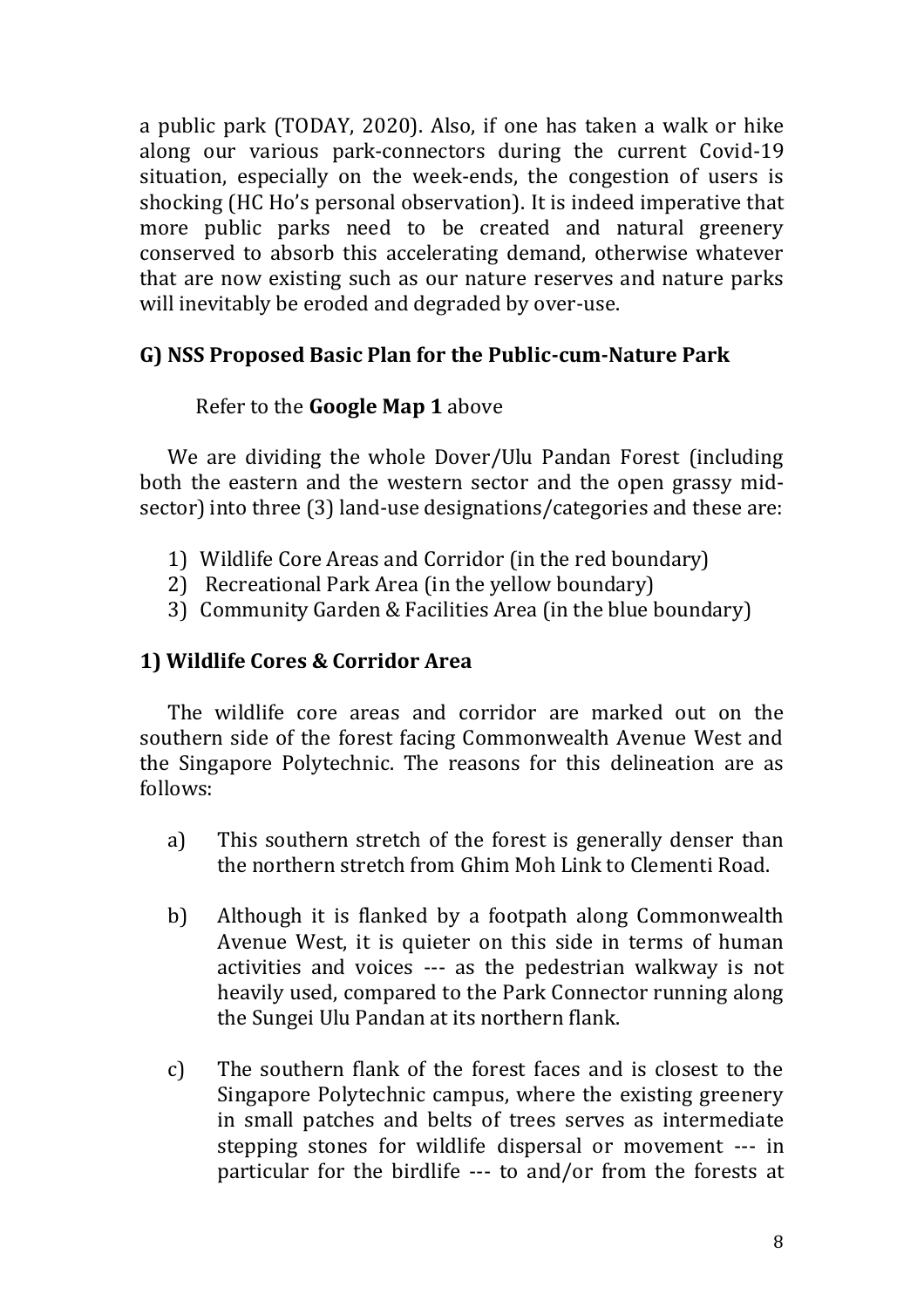Kent Ridge Campus and Kent Ridge Park through Medway Park with its lush hedges further to the south.

**The Core Areas:** The eastern and western sector has each its own core areas as the two patches are separated by a large open, grassy portion in the middle, where the pedestrian path from the Dover MRT Station cuts across to Sungei Ulu Pandan. For terrestrial and arboreal wildlife, connectivity between the two sectors can be provided and/or enhanced by planting a belt of vegetation (a mix of shrubs and trees) to the front of MRT Station building.

The core area in **the western sector** has a denser forest and more mix of tree species. NSS has records of two nationally threatened species here: the **Buffy Fish Ow**l (critically endangered; comm. from J. Edgly) and the **Red-legged Crake** (vulnerable). It is also the haunt of resident forest species such as the **Grey-rumped Treeswift** (regarded as nationally near-threatened in HDB Baseline Study), Blue-throated Bee-eater, **Rufous-tailed Tailorbird** (uncommon), etc.

The core area in **the eastern sector**, where there is a large grove of mature Albizias, is the haunt of the Changeable Hawk Eagle for which we have records of two nesting sites on separate Albizia tree. As mentioned above, it has abandoned its current nesting site (mid-2020) due to an illegal cultivation near it but we believe it will probably nest in this core area again when the cultivation is stopped as soon as possible. It is also the haunt of the **Straw-headed Bulbul**, as mentioned above critically endangered globally, while the HDB Baseline Study shows the presence of the **Oriental Magpie Robin**, another nationally endangered species.

This core area covers **a freshwater stream** with ample buffer all the way to its outlet at Sungei Ulu Pandan. Such freshwater stream running through a forest is now an endangered wildlife habitat outside the existing nature reserves --- and is highly important as a habitat for nurturing freshwater aquatic life.

**The extension of this core here to the Sungei Ulu Pandan canal** is also to provide connectivity to the belt of trees lining both sides of the river/canal all the way to the Commonwealth Avenue West bridge, where many forest/woodland species have been recorded foraging for food, in particular on the Banyan trees. The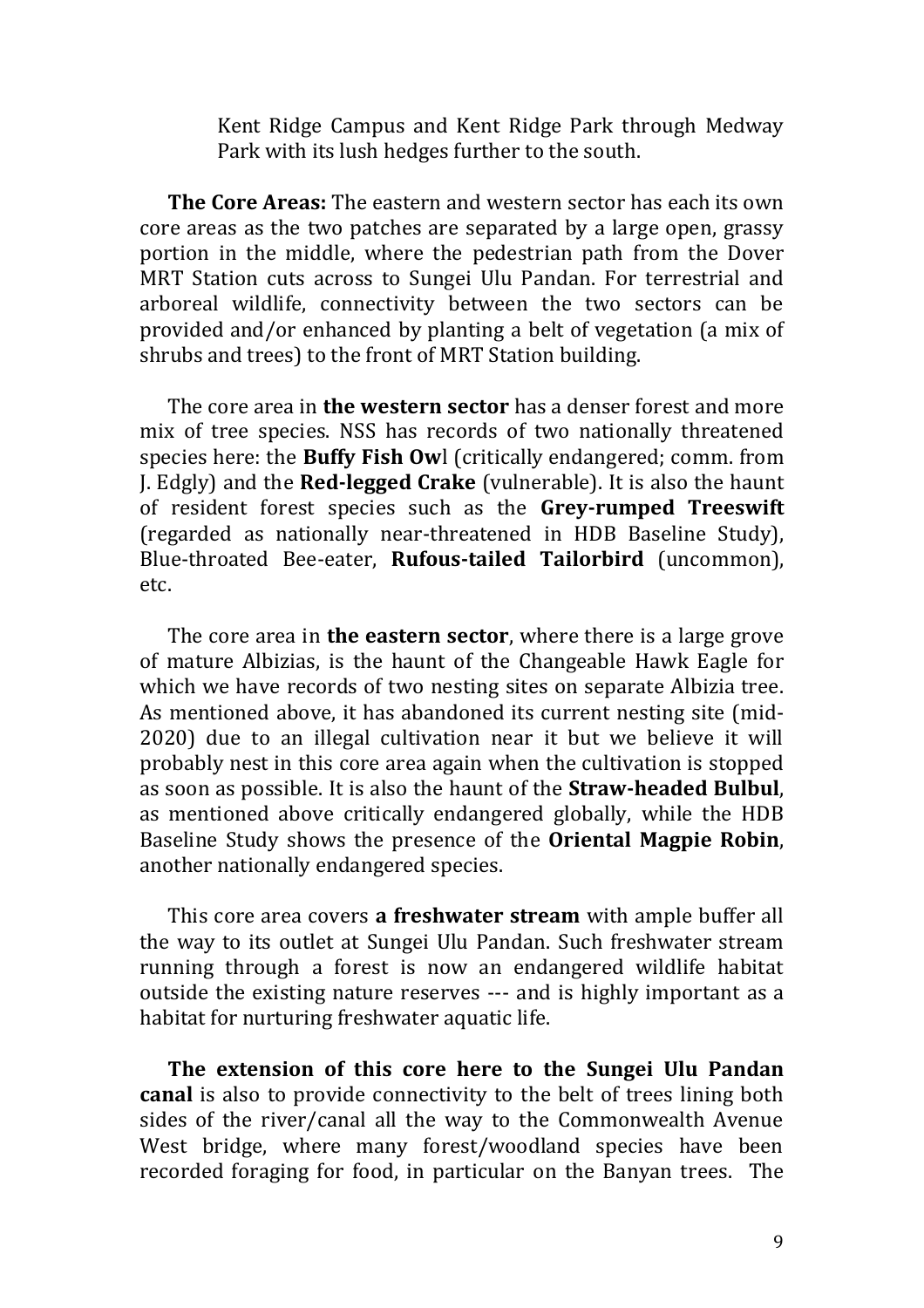forest species recorded here includes: the **Straw-headed Bulbul**, Emerald Cuckoo (rare accidental visitor) as well as migratory species such as Large Hawk Cuckoo, Chestnut-winged Cuckoo, Ashy Minivet, etc.

To cater for the demand among Singaporeans for a venturesome experience within the forest, a trail can be created running from the one end of the forest to the other, but this must not run in the midst but close to the northern boundary of the forest corridor. Apart from creating this trail, the forest should be left as it is untouched -- including the Albizia trees.

## **2) Recreational Park Area**

This zone can be made neater for human comfort and recreational uses like any public park. It can be manicured but existing mature trees or cluster of such should be preserved. Playgrounds and exercise plots can be introduced. Ponds can be created --- in particular at the marshy northern sector --- to enhance landscape/scenic beauty apart from promoting aquatic life.

#### **3) Community Garden & Recreational Facilities Area**

The middle open ground at the MRT Station can be used for a community garden. A cluster of low buildings (about 3-storey high at the most) with a shops, foodcourt and/or restaurants as well as other recreational facilities that are in harmony with the natural environment can be created. The roofs of this cluster of buildings should be planted with small trees and shrubs to reduced the gap in the connectivity for wildlife between the eastern and the western sector of the forest.

#### **H) Proposed Option Areas for the new HDB Estate**

Here we to propose that HDB housing plan for Dover/Ulu Pandan be located elsewhere in an area that is either a brownfield site or in a more cleared/open area rather than in an existing secondary forest that has become very rich in wildlife. Possible options are:

1) the open patch at the junction of Ghim Moh Road and Commonwealth Avenue West (about 3.5 hectares), or /and;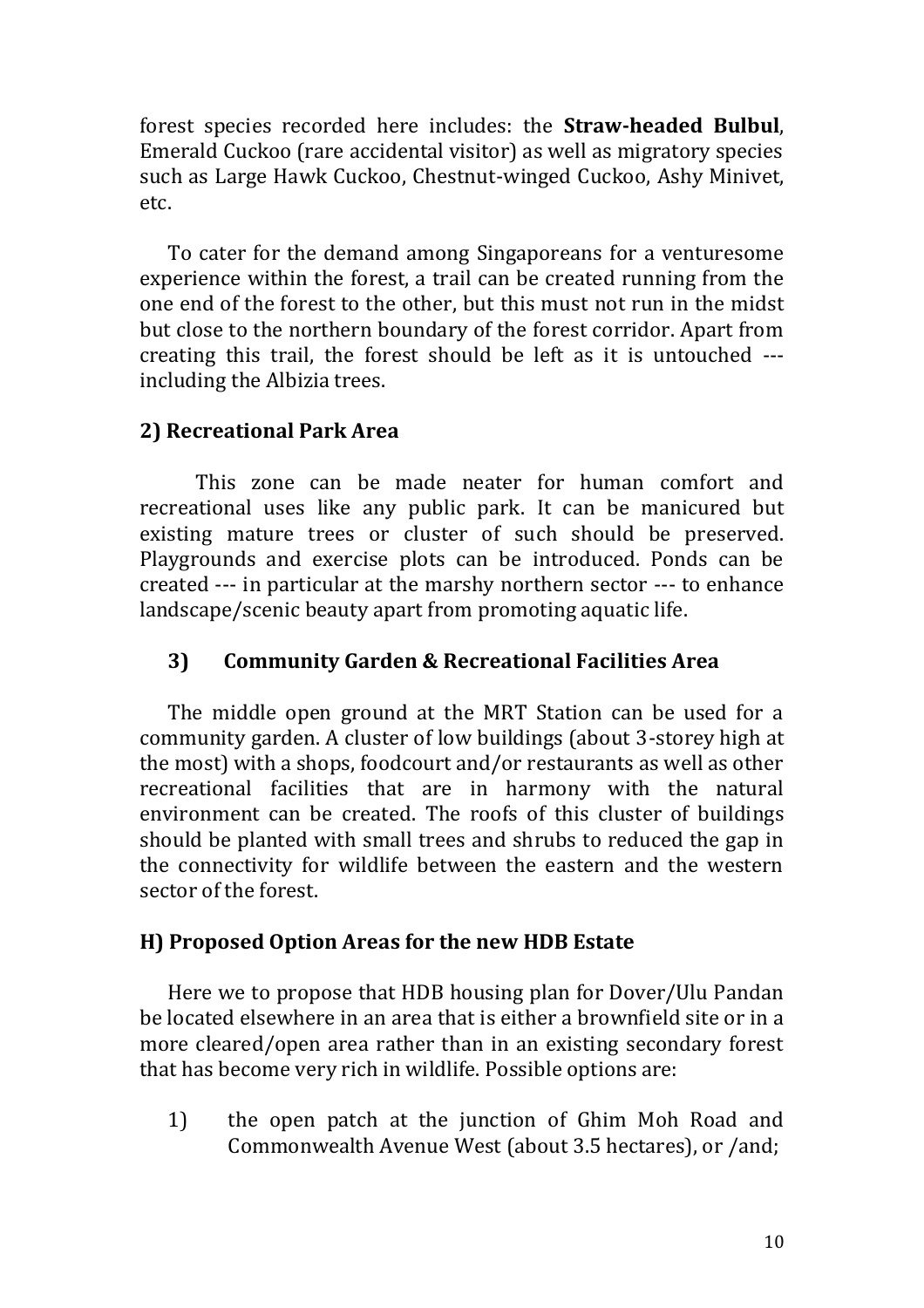- 2) the already degazetted Warren Golf Course to the east of Medway Park (about 3.5 hectares), or;
- 3) the open patch at the junction of Dover Road and North Buona Vista Road, opposite INSEAD (about 14.5 hectares).

Patch 3 is an open field and is about the same size as that Dover Forest's eastern sector, where the recent HDB project is projected to be sited. It is the most suitable as an option given its size.

Also, there should be now a more serious exploration of sites for revamp of development usage. The following are possible options to explore in the immediate/medium future:

- 1) More degazetting of golf courses;
- 2) Revamp of old industrial sites (like Kadut & Senoko);
- 3) Revamp of roads and carparks and transport hubs for housing (and even for agriculture) for a carlite Singapore (like what has been planned for Paya Lebar Airbase & Tanjong Pagar/Pasir Panjang Port).

## **Dated: January 2021**

**----------------------------------------------------------------**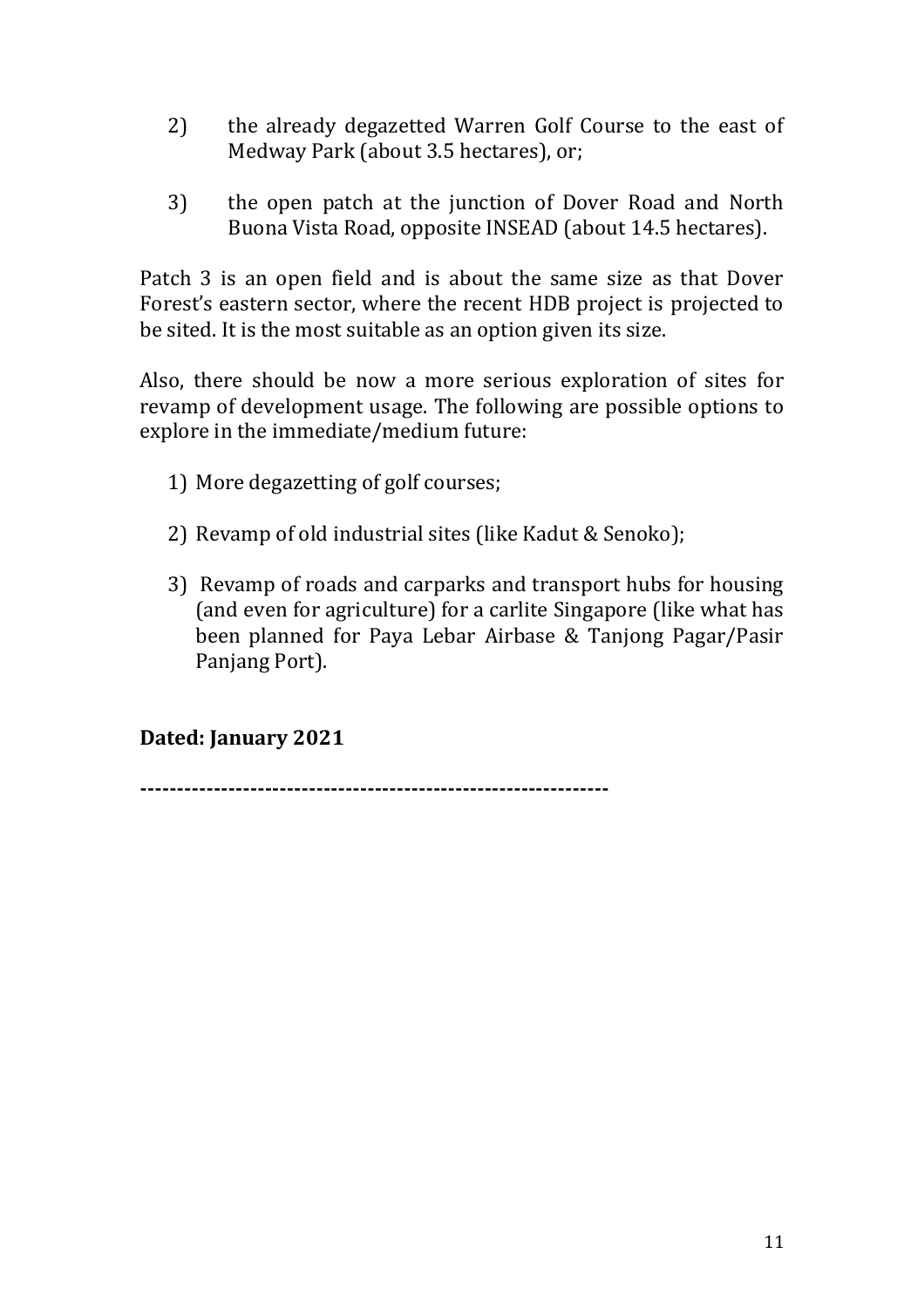# **Appendix: Bird Species not in HDB Baseline Study List but in NSS Updated List (2020**)

#### **Abbreviations Abundance /Status**

| RB = Resident Breeder                                       |
|-------------------------------------------------------------|
| $R(B)$ = Resident, breeding not proven                      |
| <b>WV= Winter Visitot</b>                                   |
| PM= Passage Migrant                                         |
| ACC=Accidental Visitor                                      |
| I = Introduced                                              |
| A= Abundant                                                 |
| C=Common                                                    |
| U= Uncommon                                                 |
| $R =$ Rare                                                  |
| In Bold = Listed in The Singapore Red Data Book (2008)      |
| $## =$ Endangered                                           |
| $#$ = Vulnerable                                            |
| * = Listed in <b>IUCN Red List</b> as Critically Endangered |
|                                                             |
|                                                             |

| 1) Red Junglefowl Gallus gallus ##                        | U/RB          |
|-----------------------------------------------------------|---------------|
| 2) Chinese Pond Heron Ardeola bacchus                     | C/WV          |
| 3) Purple Heron Ardea purpurea ##                         | U/RB          |
| 4) Eastern Cattle Egret Bubulcus coromandus               | $C/IR$ (B) WV |
| 5) Asian Emerald Cuckoo Chrysococcyx maculate             | R/ACC         |
| 6) Large Hawk-Cuckoo Hierococcyx sparverioid              | R/WV & PM     |
| 7) Chestnut-winged Cuckoo Clamator coromandus             | U/WV & PM     |
| 8) Buffy Fish Owl Ketupa ketupu ###                       | U/RB          |
| 9) Common Kingfisher Alcedo atthis                        | C/WV          |
| 10) Peregrine Falcon Falco peregrinus                     | U/WV          |
| 11) Tanimbar Corella Cacatua goffiniana                   | C/IRB         |
| 12) Ashy Drongo Dicrurus leucophaeus                      | R/WV          |
| 13) Red-legged Crake Rallina fasciata #                   | U/RB & WV     |
| 14) Japanese Sparrowhawk Accipiter gularis                | $C/$ WV & PM  |
| 15) Common Sandpiper Actitis hypoleucos                   | $C/$ WV & PM  |
| 16) Yellow-bellied Prinia Prinia flaviventris             | C/RB          |
| 17) Hwamei Garrulax canorus                               | U/IRB         |
| 18) Straw-headed Bulbul Pycnonotus zeylanicus ## *** U/RB |               |
| 19) Forest Wagtail Dendronanthus indicus                  | U/WV & PM     |
| 20) White Wagtail Motacilla alba                          | U/WV          |
| 21) Paddyfield Pipit Anthus rufulus                       | C/RB          |